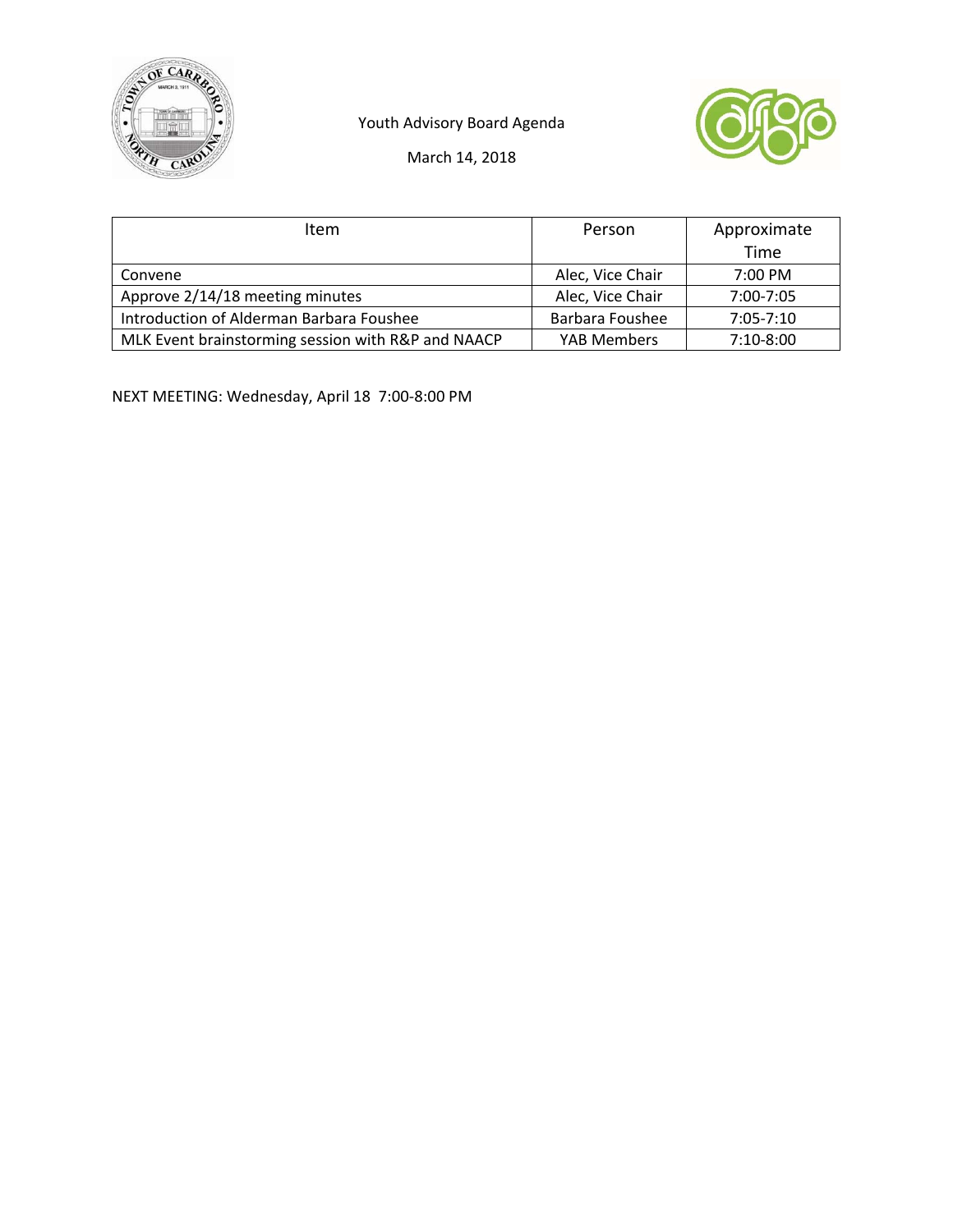# **Team Meeting Date February 14, <sup>2018</sup>**

| Meeting called by: | Rebecca Buzzard | Type of meeting: | Youth Advisory Board regular meeting |
|--------------------|-----------------|------------------|--------------------------------------|
|                    |                 | Note taker:      | Madeleine Mount-Cors                 |
|                    |                 |                  |                                      |

| <b>Members Present:</b> | Danielle Kaufman-Sedano, Reid Barker, Ananya Saravanan, Lena Cohen, Zara Waheed,<br>Spencer Yandrofski, Madeleine Mount-Cors |
|-------------------------|------------------------------------------------------------------------------------------------------------------------------|
| <b>Members Absent:</b>  | Alec Caruana, Noah Friedman, Demi Wang, Jackson Asaro                                                                        |
| <b>Other Attendees:</b> | Randee Haven-O'Donnell, Rebecca Buzzard                                                                                      |

*Minutes*

| Agenda item: | Approve 1/24 meeting minutes | Presenter: |
|--------------|------------------------------|------------|
|--------------|------------------------------|------------|

#### **Discussion:**

Madeleine proposed the motion to approve the minutes as amended and Danielle seconded it. The motion was approved unanimously.

| Agenda item: | Goals for YAB/Carrboro | Presenter: | All |
|--------------|------------------------|------------|-----|

#### **Discussion:**

Discussion focused on more public transport and hang out spots, balancing the adult voice with youth voices, and preserving the inclusive atmosphere Carrboro already has.

| Agenda item: | Discussion with Alderman Randee Haven-O'Donnell | <b>Presenter:</b> | Randee Haven-O'Donnell |
|--------------|-------------------------------------------------|-------------------|------------------------|
|--------------|-------------------------------------------------|-------------------|------------------------|

#### **Discussion:**

Randee gave some history on her journey and her perspective as someone with influence on the future of Carrboro. She focused on affordable housing and keeping business diversity in Carrboro. Most of the discussion was about members' ideas to make the planned teen center the most versatile for different interests. Members highlighted having instrument practice rooms, places to do homework (with whiteboards), and having a coffee shop area/places for small groups as priorities. Members hope to continue to have input as the design process progresses and are interested in forming a survey to give peers at school.

# *Other Information*

#### **Next Meeting**

Wednesday, March 14, 7:00-8:00 PM.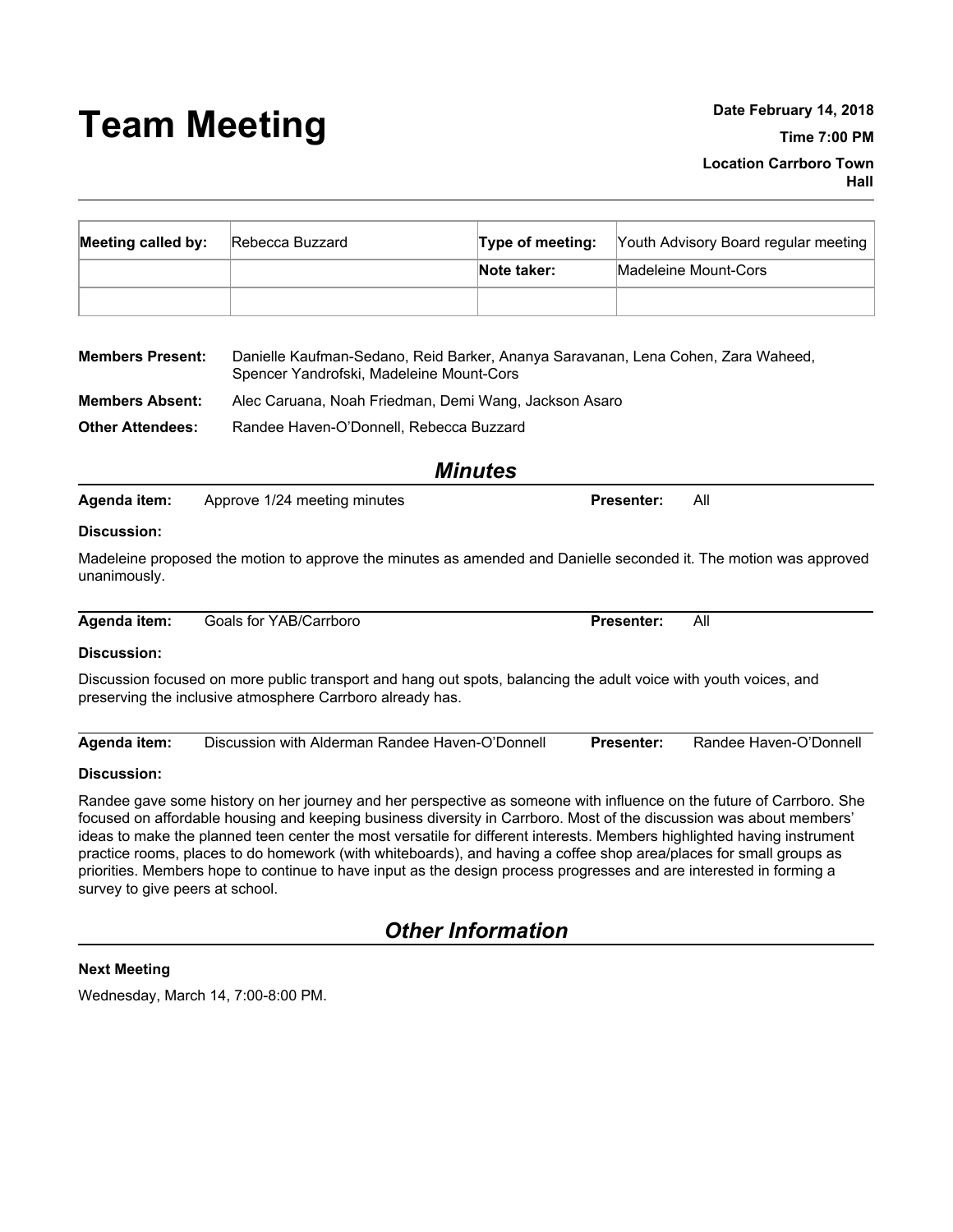# TITLE:

Town of Carrboro Martin Luther King Jr Celebration Discussion

**PURPOSE:** The purpose of this item is for the Board of Aldermen to have a discussion about an annual Martin Luther King Jr Celebration in Carrboro.

## **DEPARTMENT:** Town Manager Office

**CONTACT INFORMATION:** David Andrews - 919-918-7315 and Anita Jones-McNair - 919-918-7381.

**INFORMATION:** This agenda item provides the Board of Aldermen an opportunity to discuss having a Town of Carrboro Martin Luther King Jr Day celebration at Alderman Foushee's request.

Events that traditionally occur in the Carrboro/Chapel Hill during the holiday week include:

## Sunday before the holiday -

University/Community Annual MLK Banquet and Award Presentation Friday Center for Continuing Education 6:00 p.m. (reception at 5:00 p.m.)

## Holiday Monday-

MLK Day of Service 5K: Voices. Presence. Community Meet at UNC Campus Y 7:00 a.m. (registration at 6:00 a.m.)

The Chapel Hill-Carrboro and UNC-Chapel Hill chapters of the NAACP hosts three events:

- 1. Annual MLK Day Rally -9:15a.m. Peace and Justice Plaza, Franklin Street
- 2. March/Parade 10:00 a.m. down Franklin
- 3. Worship Service 11:15a First Baptist Church on Roberson Street

Carolina R.O.C.T.S. (Rejuvenating Our Community Through Service) sponsors its annual Martin Luther King Jr. Day of Service. This opportunity allows individuals and groups to participate in projects at various locations in the Chapel Hill-Carrboro area. This event is cosponsored by Fleet Feet, Carolina Dining Services, CHispA, and Diversity & Inclusion, along with the generous support of the Parents Council Grant program.

## Tuesday

"He Was a Poem, He Was a Song" Celebration - Stone Center UNC -Stone Center 7:00 p.m. Community members, faculty, staff and students convene to explore Dr. King's legacy through music, poetry, dance and spoken word.

Wednesday